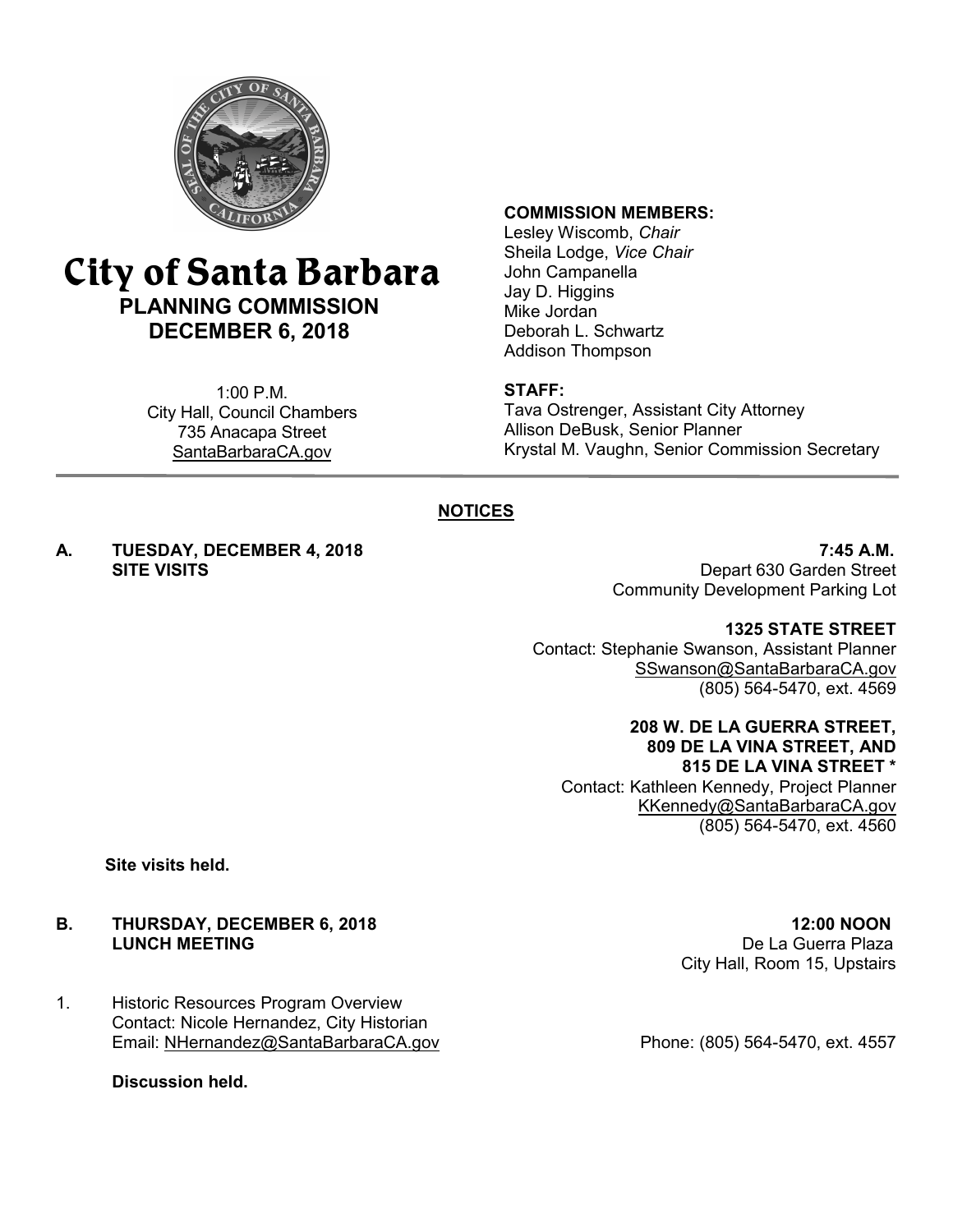2. Summary of City Council's Average Unit-size Density meeting and decision Contact: Allison DeBusk, Senior Planner Email: [ADebusk@SantaBarbaraCA.gov](mailto:ADebusk@SantaBarbaraCA.gov) Phone: (805) 564-5470, ext. 5509

#### **Summary provided.**

3. An update on status of long-range projects, new legislation, zoning enforcement items, status reports on previously approved projects, and future agenda items.

#### **Update given.**

#### **PLEASE BE ADVISED**

**AGENDAS, MINUTES, & REPORTS:** Documents relating to agenda items are available for review in the Community Development Department at 630 Garden Street, and agendas, minutes, and reports are also posted online at [SantaBarbaraCA.gov/PC](http://www.santabarbaraca.gov/PC). Please note that online Staff Reports may not include some exhibits. Materials related to an item on this agenda submitted to the Planning Commission after distribution of the agenda packet are available for public inspection in the Community Development Department at 630 Garden Street during normal business hours.

**PLANS & ADDITIONAL INFORMATION:** The scope of a project may be modified as it proceeds through the planning process. If you have any questions, wish to review the plans, or wish to be placed on a mailing list for future agendas for an item, contact the Case Planner as listed in the project description. Office hours are 8:30 a.m. to 4:30 p.m., Monday through Thursday, and every other Friday (see [SantaBarbaraCA.gov/Calendar](http://www.santabarbaraca.gov/cals/default.asp) for closure dates).

**TELEVISION COVERAGE:** Planning Commission meetings are broadcast live on City TV-Channel 18 and online at [SantaBarbaraCA.gov/CityTV.](http://www.santabarbaraca.gov/CityTV) See [SantaBarbaraCA/CityTVProgramGuide](http://www.santabarbaraca.gov/gov/depts/cityadmin/programming.asp) for a rebroadcast schedule. An archived video of this meeting will be available at [SantaBarbaraCA.gov/PCVideos](http://www.santabarbaraca.gov/PCVideos).

**APPEALS:** Some items before the Planning Commission may be appealed to City Council. The appeal, accompanied by the appropriate filing fee per application, must be filed with the City Clerk's office within 10 calendar days of the Planning Commission decision.

#### **I. ROLL CALL**

#### **Roll call taken. Al l Commissioners were present. (Commissioner Campanella left at 2:20 p.m. and did not return.)**

#### **PRELIMINARY MATTERS II.**

A. Requests for continuances, withdrawals, postponements, or addition of ex-agenda items.

#### **Requests made.**

B. Announcements and appeals.

**No announcements made.**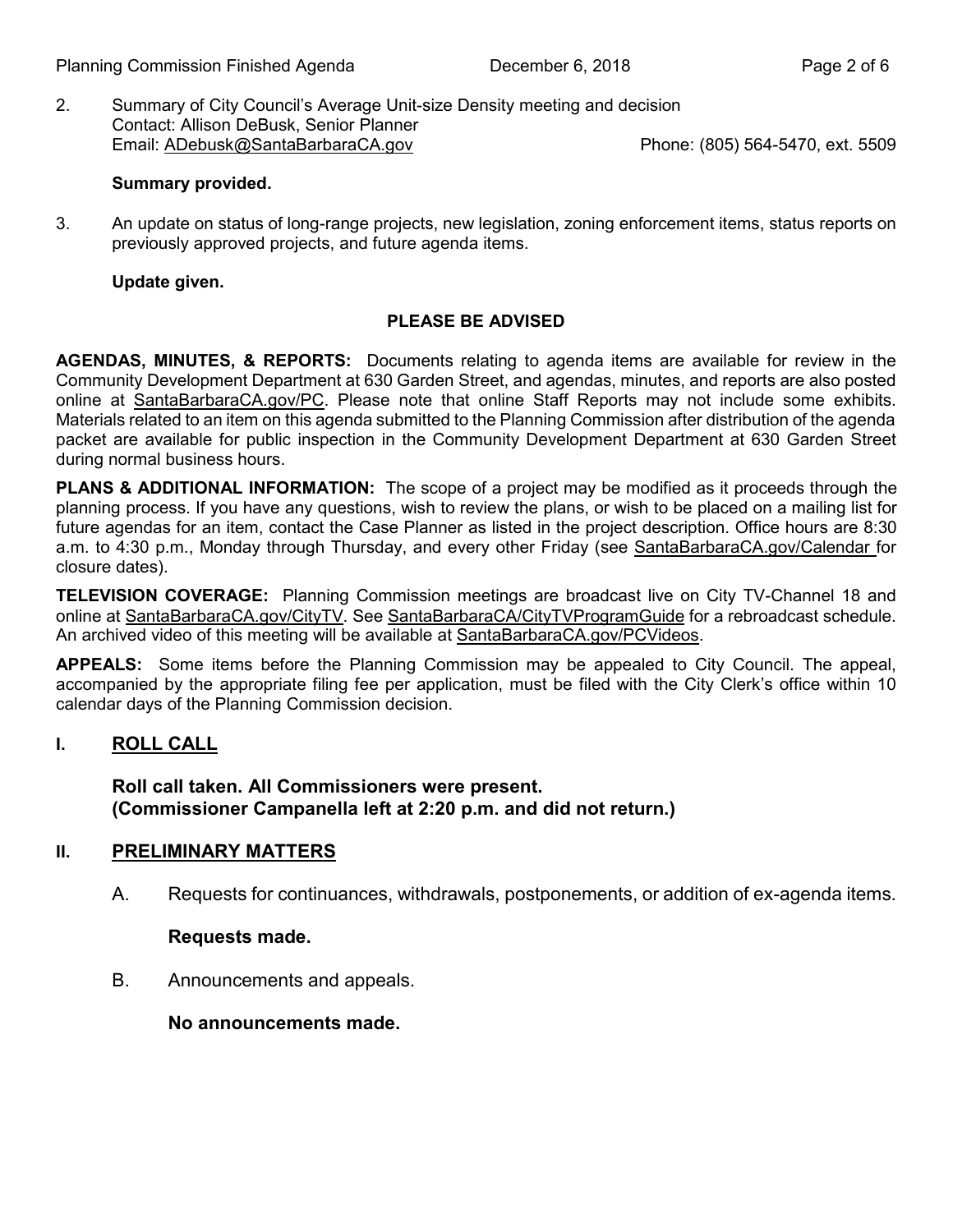- C. Review, consideration, and action on the following draft Planning Commission minutes and resolutions:
	- 1. November 1, 2018 Minutes

**Approved as amended. Thompson/Schwartz Vote: 7/0 Abstain: 0 Absent: 0** 

2. November 8, 2018 Minutes

**Approved as amended. Thompson/Schwartz Vote: 5/0 Abstain: 2 (Jordan and Higgins) Absent: 0** 

D. Comments from members of the public pertaining to items not on this agenda. Due to time constraints, each person is limited to two minutes.

**No one wished to speak.**

#### **III. NEW ITEM**

**A.** *ITEM WAS CONTINUED TO DECEMBER 20, 2018.*

**STATUS REPORT FROM PEOPLE ASSISTING THE HOMELESS (PATH), 816 CACIQUE AND 100 SOUTH QUARANTINA STREETS, APNS 017-240-021, 017-113- 035 & -017-113-034, M-1 LIGHT MANUFACTURING, C2 GENERAL COMMERCE AND S-D-3 COASTAL OVERLAY ZONES, LOCAL COASTAL PLAN DESIGNATION: INDUSTRIAL (MST99-00432)**

The purpose of this meeting is for People Assisting the homeless (PATH) to provide its Two-Year Progress Report on the operation of the Emergency Homeless Shelter, located at 816 Cacique Street, as required by Condition II.F of Planning Commission Resolution 008-09.

**B. ACTUAL TIME: 1:08 P.M.**

#### **APPLICATION OF SUSETTE NAYLOR, AIA, ARCHITECT FOR ALMOND HOLDINGS, LLC, PROPERTY OWNER, 1325 STATE STREET, APN 039-131-017, C-G ZONE (COMMERCIAL-GENERAL), GENERAL PLAN DESIGNATION: COMMERCIAL/HIGH DENSITY RESIDENTIAL (28-36 DU/AC)/PRIORITY HOUSING OVERLAY (MST2018- 00079)**

The project consists of the conversion of the existing 1,494 square foot second floor at 1325 State Street from office space to two residential units of approximately 728 square feet and approximately 766 square feet under the Average Unit-Size Density Incentive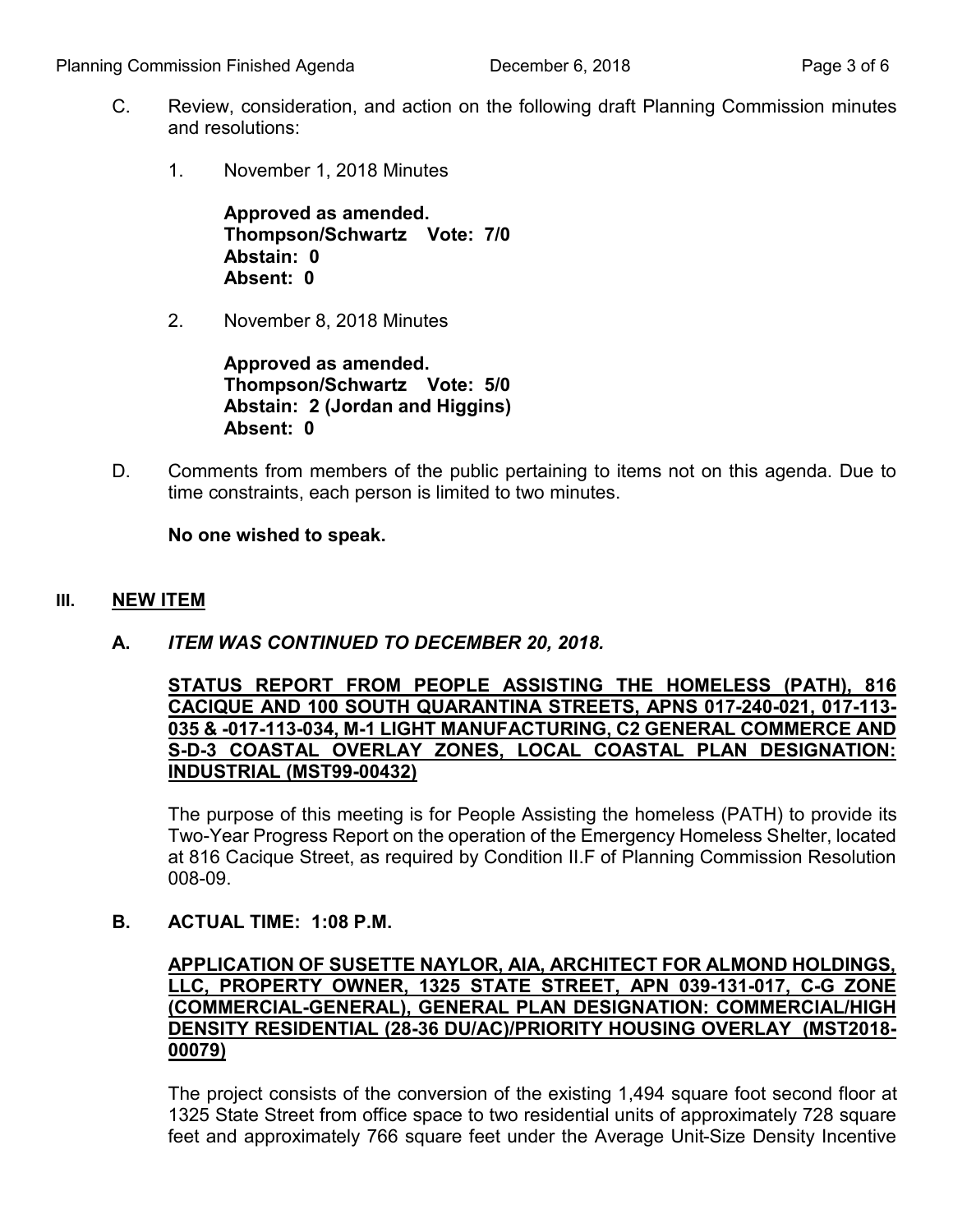Program. No exterior or interior alterations to the existing ground floor are proposed. The only external change proposed on the second floor is to remove two awnings on the western façade (facing the paseo at the rear of the building). New rooftop equipment, including HVAC equipment and skylights, are proposed to serve the proposed residential units.

The 4,108 square foot C-G zoned lot is currently developed with a two-story commercial building. The ground floor is currently occupied by a restaurant, while the second floor is vacant, but was most recently used as office space. The second floor is accessed off the paseo at the rear of the existing building.

The discretionary applications required for this project are:

- 1. A Parking Modification to not provide the two required on-site parking spaces for the two residential units (SBMC §30.150.090.F and SBMC Chapter 30.250); and
- 2. An Open Yard Modification to provide less than the required private open yard for each of the two residential units (SBMC §30.150.090.G.2.b and SBMC Chapter 30.250).

The project requires an environmental finding pursuant to California Environmental Quality Act Guidelines Section 15183.

**Approve the project, making the findings for the Parking Modification and Open Yard Modification as outlined in the Staff Report dated November 26, 2018, and subject to the Conditions of Approval as outlined in the Staff Report. Thompson/Higgins Vote: 7/0 Abstain: 0 Absent: 0 Resolution No. 023-18**

### **\* THE COMMISSION RECESSED FROM 2:12 TO 2:18 P.M. \***

**C. ACTUAL TIME: 2:18 P.M.**

**APPLICATION OF TRISH ALLEN, SEPPS, AGENT FOR 815 DE LA VINA LLC; 208 W. DE LA GUERRA STREET, 809 DE LA VINA STREET, AND 815 DE LA VINA STREET; APN 037-041-008, -009, AND -010; C-G (COMMERCIAL GENERAL) ZONE; GENERAL PLAN DESIGNATION: COMMERCIAL/ HIGH RESIDENTIAL/ PRIORITY HOUSING OVERLAY (MST2017-00017)**

**This is a Concept Review Hearing.** The proposal consists of a new 38-unit, 38,957 square foot (net) residential project to be developed under the Average Unit-Size Density (AUD) Incentive Program at 208 W. De la Guerra Street, 809 De la Vina Street, and 815 De la Vina Street. The project includes a lot merger of three parcels (APNs 037-041-008, -009, and -010) to create a 29,275 square foot (net) lot. The project includes the demolition of the two-story, five-unit apartment building and one-story, one-unit cottage at 208 W. De la Guerra Street, the two-story commercial building at 809 De la Vina Street, and the one-story commercial building and shed at 815 De la Vina Street. The Ott House, a significant historic resource, located at 815 De La Vina Street, would be relocated to the corner of De La Guerra and De La Vina Streets and incorporated into the project.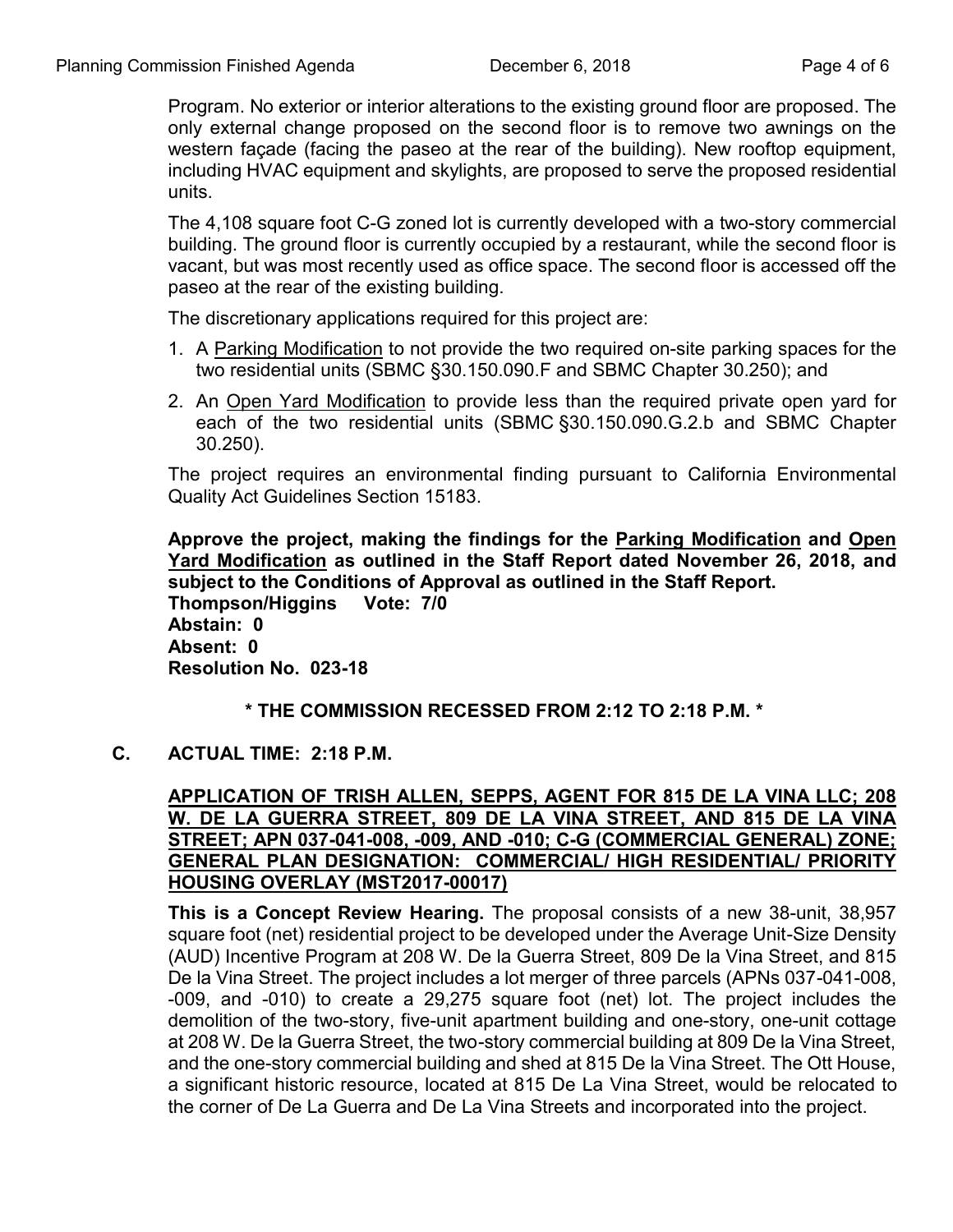The new residential building would consist of ten (10) studio apartments and twenty-two (22) one-bedroom apartments ranging from 440 square feet to 901 square feet. The Ott House has 6 residential units (four studio apartments, a one-bedroom apartment, and a two-bedroom apartment) ranging from 291 to 714 square feet. The project would have an average unit size of 567 square feet. A total of 40 vehicle parking spaces (38 standard, 2 accessible) and 40 bicycle parking spaces are proposed on the ground level of the proposed building.

The three parcels have a zoning classification of C-G (Commercial General) and General Plan Land Use designation of Commercial/ High Residential (28-36 du/ac)/ Priority Housing Overlay (37-63 du/ac). The proposed density for the merged 29,548 square foot (gross) lot would be 57 dwelling units per acre.

The project will require approval by the Historic Landmarks Commission.

This project requires Planning Commission Conceptual Review because the combined lot size is more than 15,000 square feet and the project is being proposed under the AUD Incentive Program Priority Housing Overlay. The purpose of this hearing is for Planning Commission and the public to review the proposed project design and provide the applicant, staff, and the Historic Landmarks Commission (HLC) with comments on the proposed improvements, design, and General Plan consistency (SBMC §30.150.060.E).

The opinions of the Planning Commission may change, or there may be ordinance or policy changes that could affect the project that would result in requests for project design changes. **No formal action on the development proposal will be taken at the concept review, nor will any determination be made regarding environmental review of the proposed project.**

**RECUSALS:** To avoid any actual or perceived conflict of interest, Commissioner Campanella recused himself from hearing this item due to the ownership of property within 500 feet of the proposed project.

**Discussion held and comments made.**

**The project is consistent with goals and policies of the General Plan.**

Ayes: 6 Noes: 0 Abstain: 0 Absent: 1 (Campanella)

**The size, mass, bulk, scale, and height are appropriate for the project's location and neighborhood.**

Ayes: 4 Noes: 2 (Lodge and Higgins) Abstain: 0 Absent: 1 (Campanella)

**Encourage the Historic Landmarks Commission to keep the hedges.**

Ayes: 6 Noes: 0 Abstain: 0 Absent: 1 (Campanella)

**Encourage the Historic Landmarks Commission to support 9.5' plate heights.** Ayes: 4 Noes: 1 (Lodge) Abstain: 1 (Thompson) Absent: 1 (Campanella)